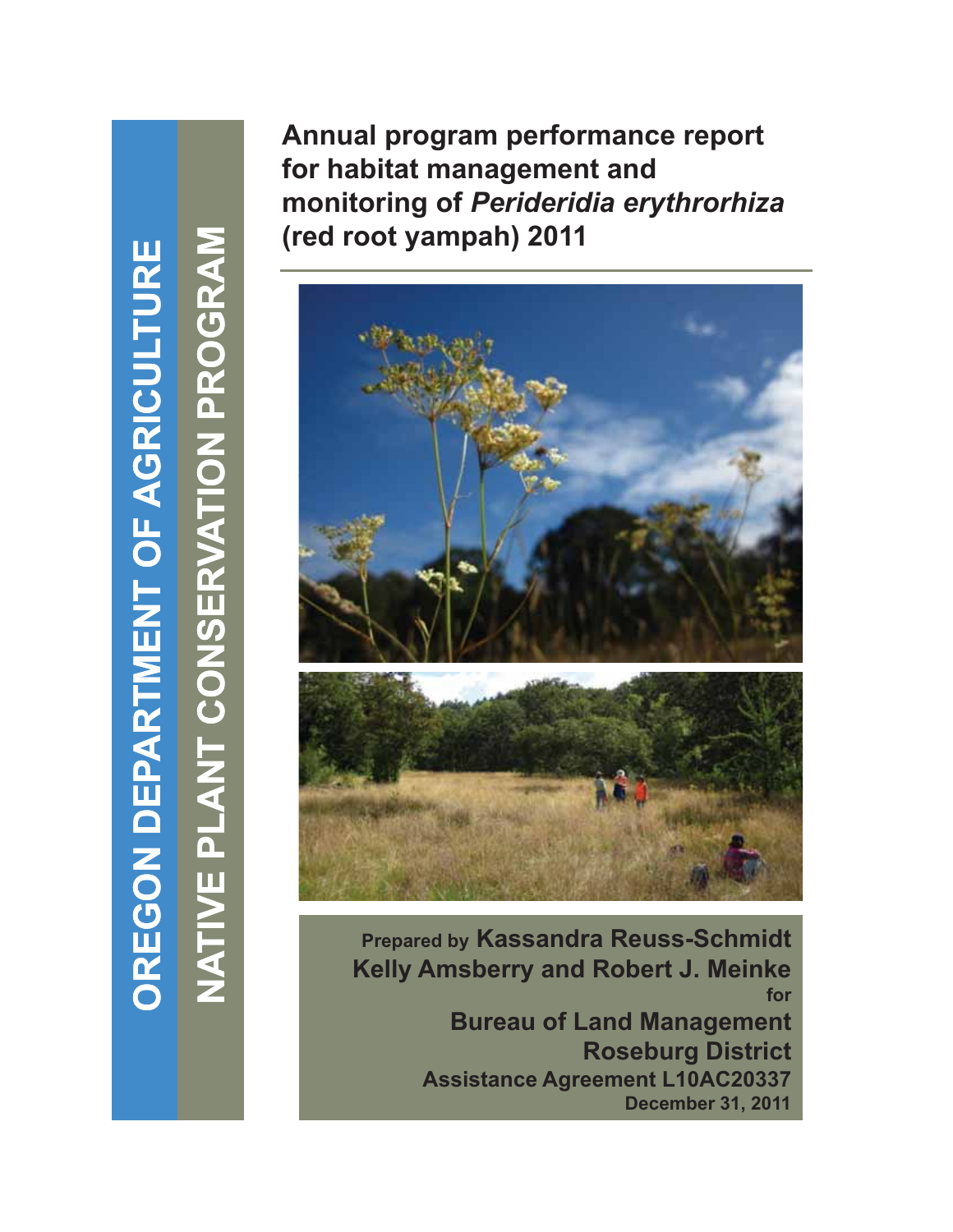# **Table of Contents**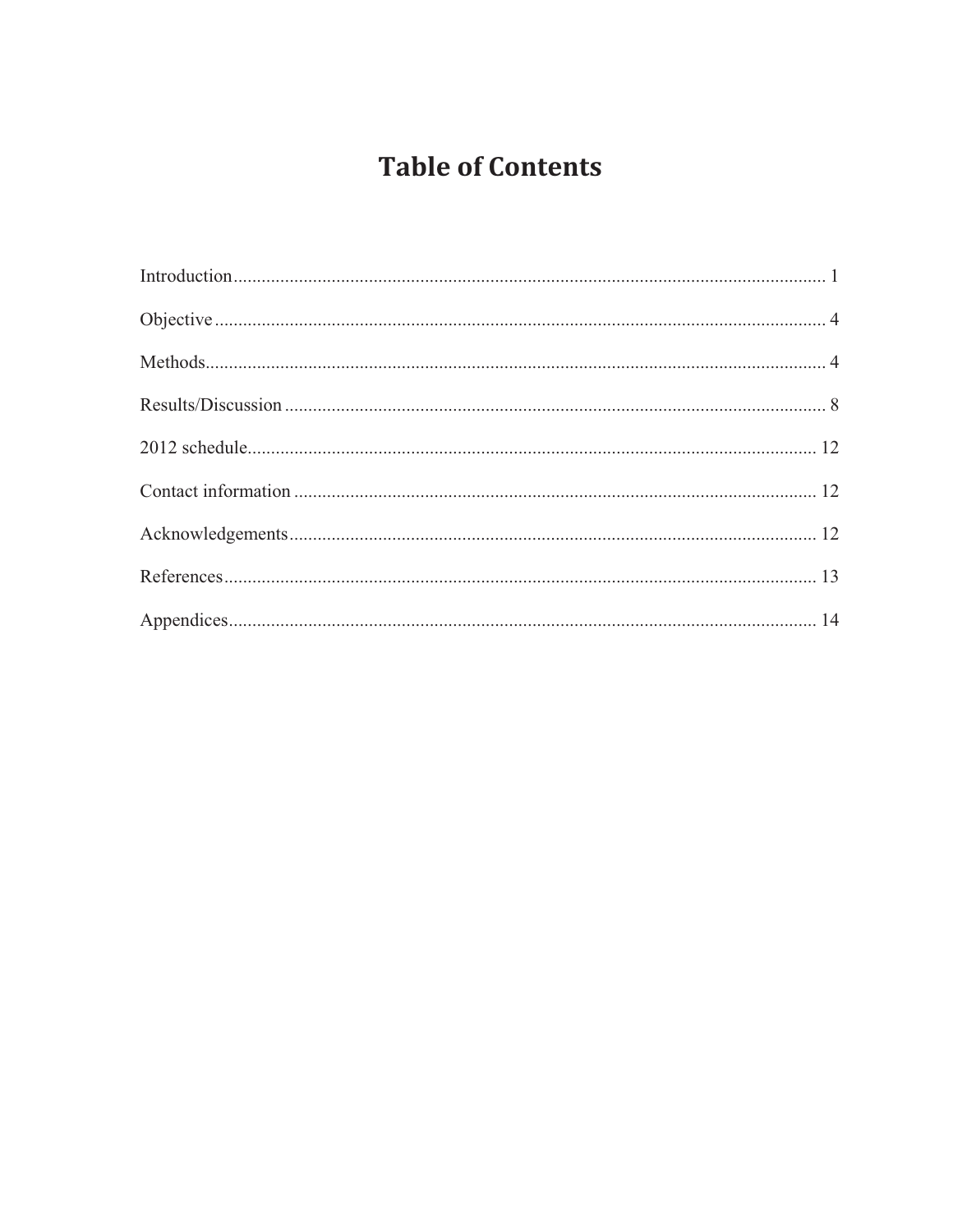# **Introduction-**

*Perideridia erythrorhiza*. Commonly known as red root yampah, *P. erythrorhiza* is a highly esteemed rare plant due to its beautiful flowers, fennel-like seeds, and especially the edible tuberous roots for which it is named (Figure 1). These nutrient rich and flavorful roots were a sought-after staple for indigenous people in the Umpqua Valley (Blackburn and Anderson 1993). Unfortunately, *P. erythrorhiza* is known only from Douglas, Josephine, Jackson and Klamath counties, where it has become rare due to anthropogenic habitat degradation and loss. Currently known from only a few scattered sites, it is listed as a Species of Concern by the U.S. Fish and Wildlife Service, and as a Candidate for listing by Oregon Department of Agriculture (ODA). The loss of such a unique and culturally important plant would be dreadful—thus, it is vital to understand this plant's ecology in order to preserve it for future generations. Several populations of *Perideridia erythrorhiza* occur within Bureau of Land Management (BLM) North Bank Habitat Management Area (NBHMA; Figure 2). These administratively protected populations contribute significantly to the viability of the species, and provide a venue for conducting studies to determine the effects of selected management techniques on population size, plant growth, and reproductive output.



**Figure 1.** A) *Perideridia erythrorhiza* in flower and early seed. B) The fleshy tuberous roots of this species would probably survive burning. Photos by R. Woolverton and R.J. Meinke.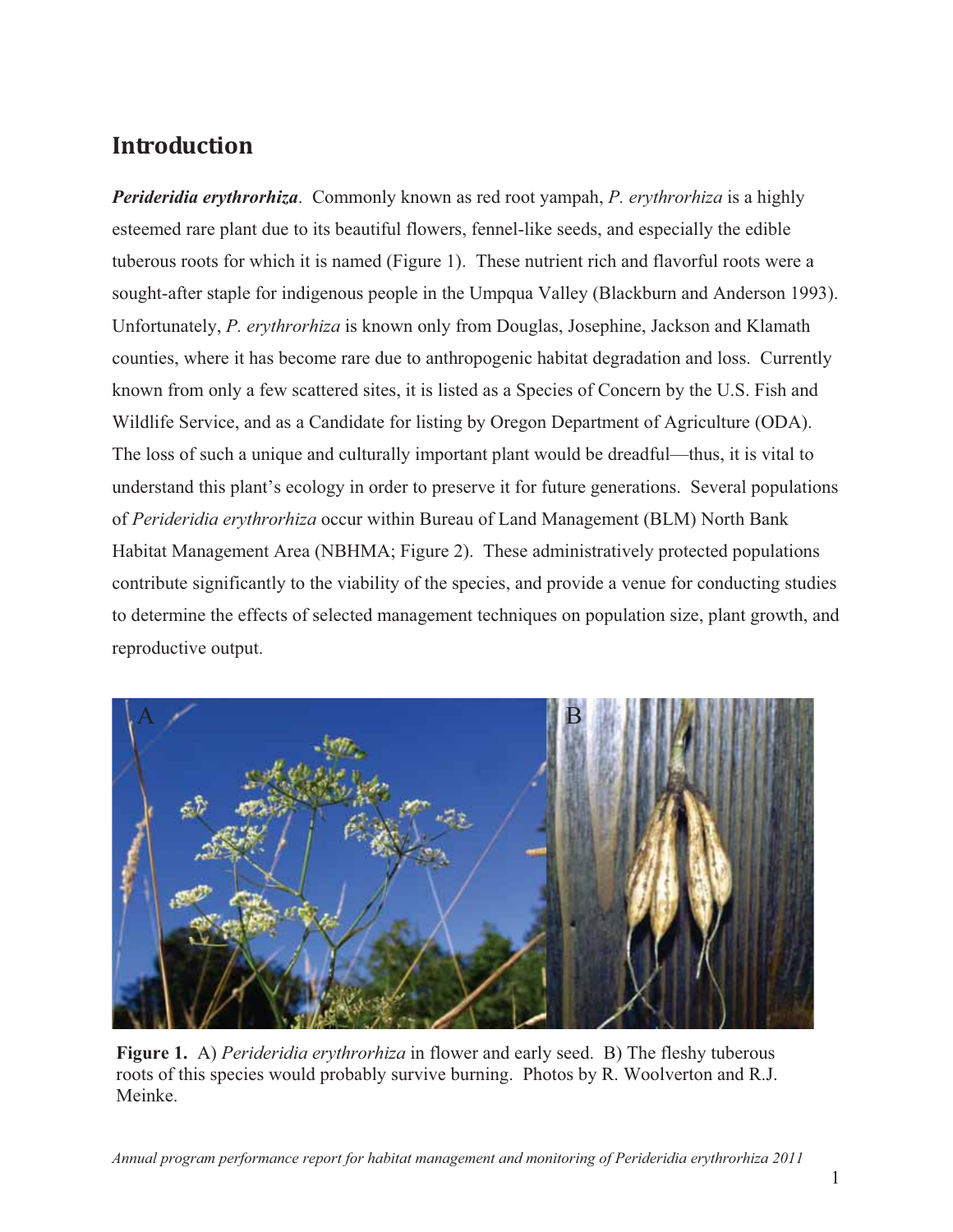

**Figure 2.** Location of the North Bank Habitat Management Area (shown in red) near Roseburg in Douglas County. (See appendices for specific study site locations.)

Plants of this species prefer seasonally wet areas within meadows (Figure 3), and are often associated with *Juncus* and other wetland taxa. Leaves of *P. erythrorhiza* emerge from underground tubers in spring, with leaf growth and elongation continuing until late June or July when flowering stalks begin to develop. Plants are in full flower during August, with seed maturation occurring in September (Roberts 2000).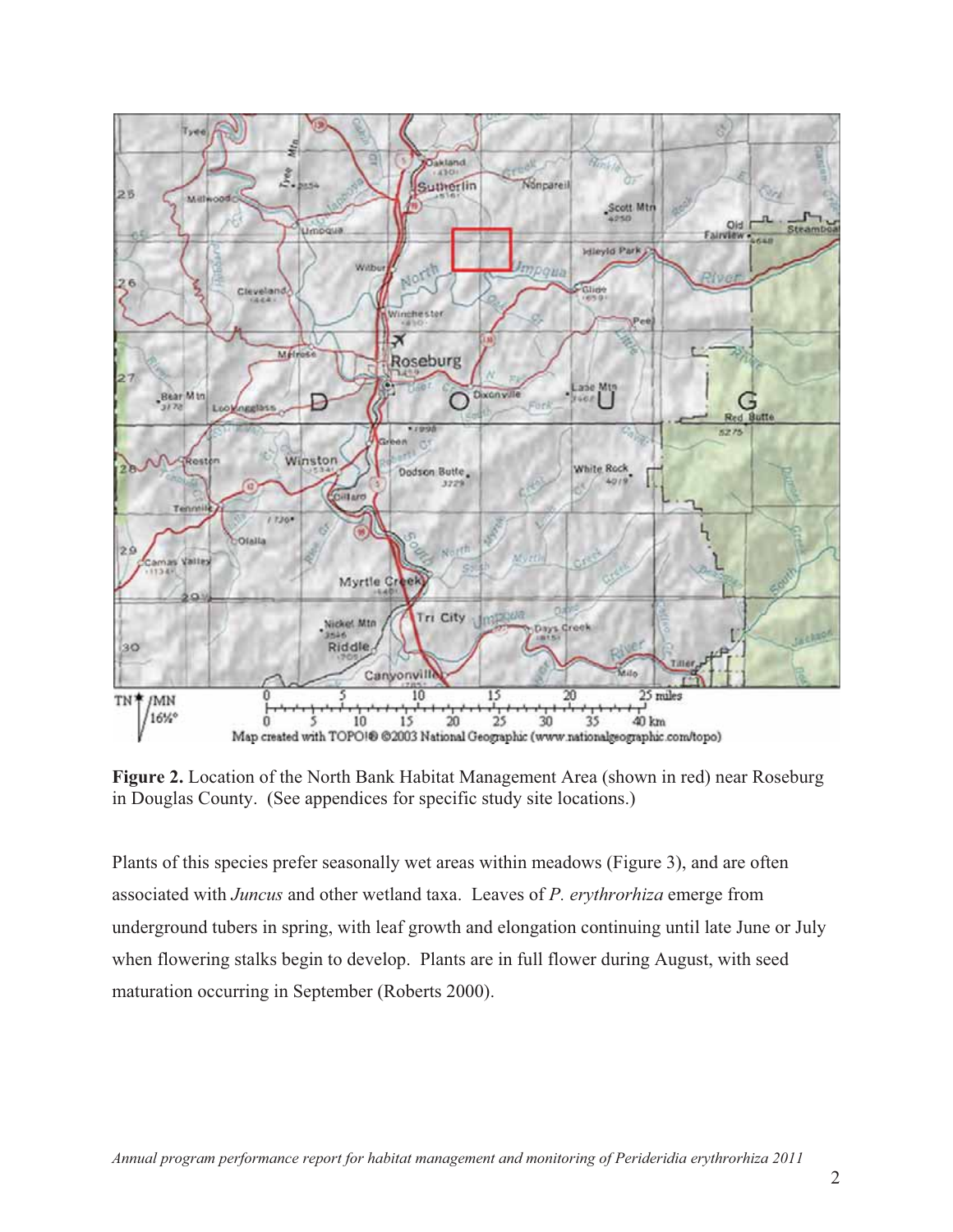

**Figure 3.** Grassland, oak savannah, and seasonal wetland habitat at the North Bank Habitat Management Area.

*Use of fire in NBHMA*. Fire is a component of most natural ecosystems, and many vegetation communities are adapted to periodic burning. Because fire can improve hunting opportunities, increase the quality of forage for livestock, and enhance the suitability of land for crops, purposeful fires have been used by humans to manage vegetation since prehistoric times. Fires were used by Native Americans in the Willamette and Umpqua valleys for these purposes, and more recently, prescribed fire has been used to control invasive weeds and increase native plant biodiversity in managed natural areas. Good control of many invasive annual grasses has been achieved through the judicious use of prescribed burning, and a considerable number of studies have focused on documenting the specifics of effective weed treatment using this method alone, or in combination with herbicide applications (reviewed in DiTomaso et al. 2006).

As fire was likely a periodic occurrence for *P. erythrorhiza* in the pre-fire suppression era, it is possible that the species may be fire adapted or at the very least resistant. The tubers of *P. erythrorhiza* probably provide some protection from fire for this species, as most prescribed fires do not reach the high temperatures needed to damage tuberous underground structures (DiTomaso et al. 2006; Figure 1, B). However, the late-maturing phenology of this species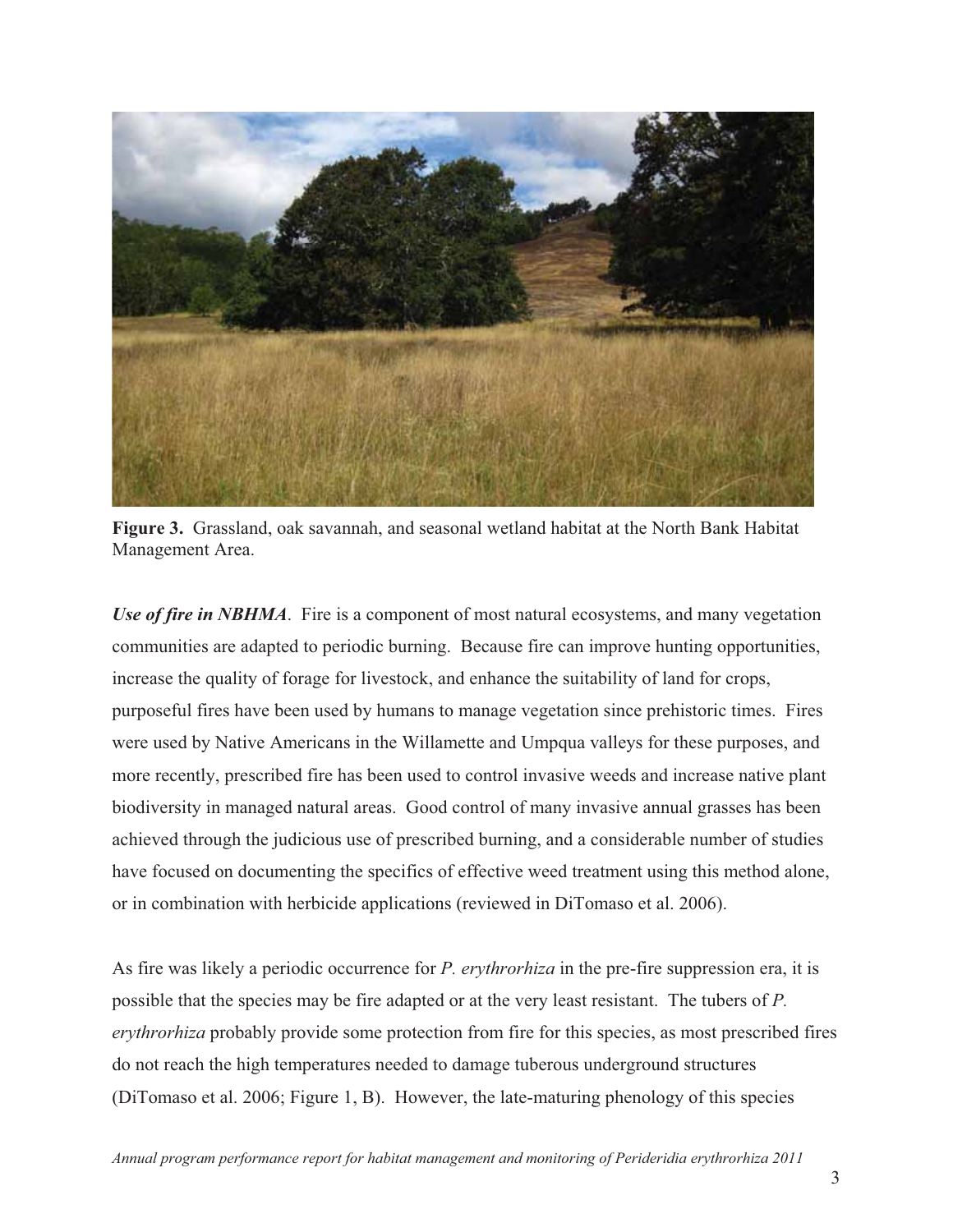potentially puts plants at risk during late spring or early summer fires. Plants are actively growing and beginning to produce flowering stalks in June – these structures have the potential to be damaged or destroyed by burning. Conversely, plants of another wetland species (*Plagiobothrys hirtus*) that were damaged by fire during a fall burn recovered after the fire, growing larger and producing more seed in the following summer (Amsberry and Meinke 2005). Burning may have the potential to produce these same increases in size and reproductive output for *P. erythrorhiza*.

 At the NBHMA, prescribed fire is being used to control invasive weeds, especially medusahead (*Taeniatherum caput-medusae*), and improve forage for native ungulates. Late spring or early summer burns have successfully controlled medusahead in grasslands and vernal pools in California (Furbush 1953, Pollak and Kan 1996), and have promoted the growth of perennial grasses in low sagebrush habitats infested with medusahead in Oregon (Young 1992). However, none of the studies to date have specifically evaluated the effect of burning on individual native non-target species in the treatment areas. In general, information on the use of fire to manage invasive plants is focused on the immediate effects of fire on the target invasives, with little evaluation of burning treatments on other species or ecosystem components (DiTomaso et al. 2006). Additional information on the effects of fire on non-target species, especially those species of conservation concern, is needed in order to accurately evaluate the suitability of burning treatments for weed control in rare plant habitats.

#### **Objective-**

The goal of this project is to evaluate effect of prescribed burning on survival, growth and reproduction of *Perideridia erythrorhiza*.

#### **Methods-**

*2009-2010.* In August 2009, eight control and eight treatment plots were located within stands of *P. erythrorhiza* at the NBHMA (Figure 4). Locations for the eight control plots were selected in an area not scheduled for prescribed burns, and the treatment plots were located across a small stream ~200 meters away from the controls in an area scheduled to be burned for weed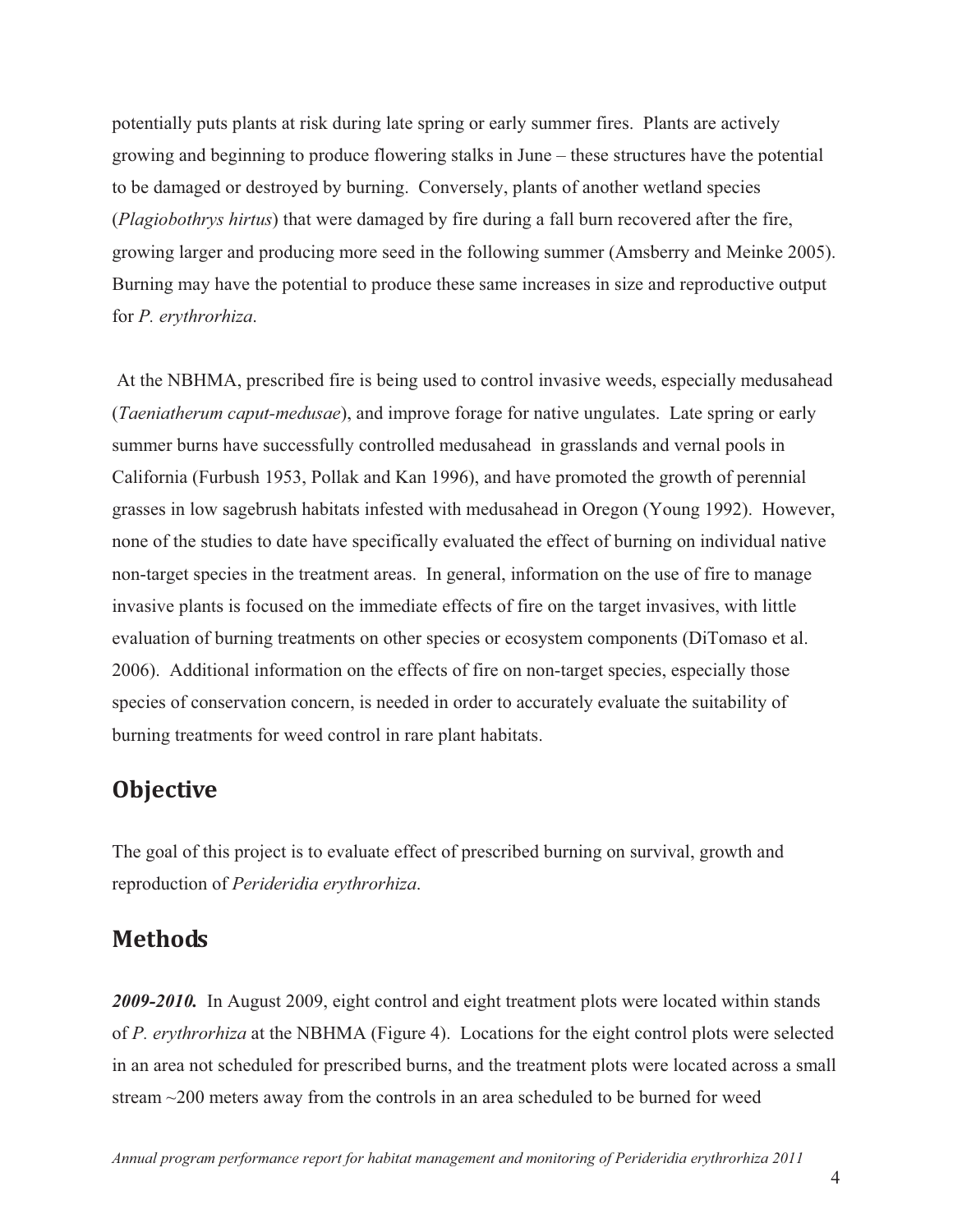treatment. Plot locations were marked with rebar stakes in the area to be burned and PVC stakes in the control area. All plots were labeled with a metal tag, and GPS coordinates were recorded for each plot. Although burning of treatment plots had not yet occurred, the NBHMA was revisited for data collection in August 2010. Unfortunately, plot markers had been removed from six plots in the control area, and the locations of these disturbed plots could not be reestablished. Consequently, data were collected from a total of 10 plots, two in the control area and eight in the treatment area.



**Figure 4.** Original control and burn sites, outlined in red, for the *P. erythrorhiza*  prescribed burn study in the NBHMA. New control and burn area outlined in blue. Yellow dots mark path to study sites.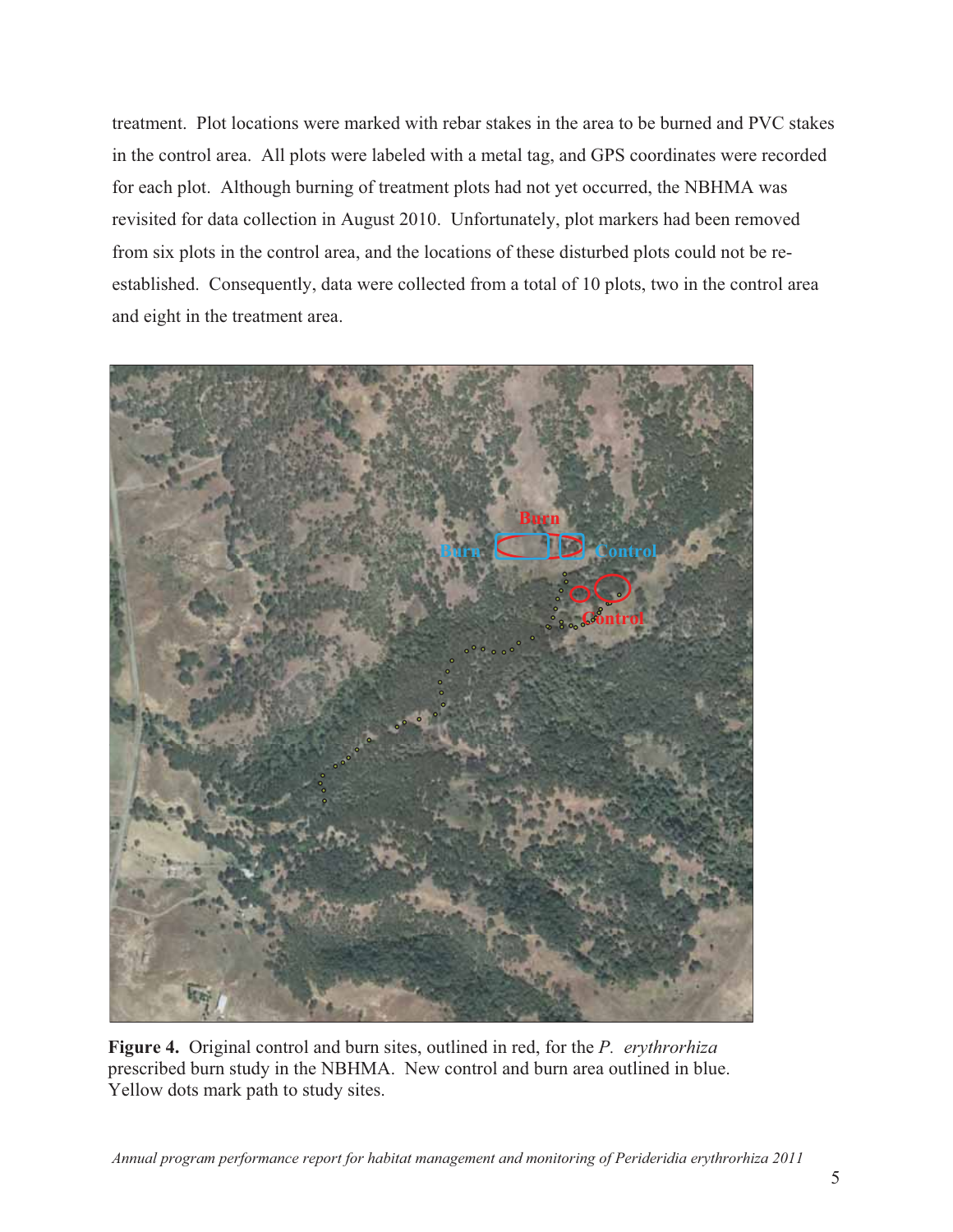2011. Upon visiting the control plots with BLM staff in August 2011, we discovered that the area had been mowed (Figure 5). Mowing damaged markers for the two control plots remaining (plots 701 and 702) after the previous year's vandalism destroyed plots 703-708. Locating plots was impossible due to the destruction of the locator stakes, and mowing removed biomass to the extent that data could not be collected. The effect of mowing plants during active growth is not known; re-visiting these plots in the future (if markers can be located) could provide an opportunity to evaluate the effect of this treatment on *P. erythrorhiza*.



**Figure 5.** The area where control plots were placed in 2009 (left photos) was mowed in 2011 (right photos) requiring set-up of new control plots in an unmowed area.

In order to move forward with the study, new control and burn plots were created in stands of *P. erythrorhiza* within the area that had been previously selected as the burn area. Five new plots, (plots 392-396), were installed in the east portion of the meadow where treatment plots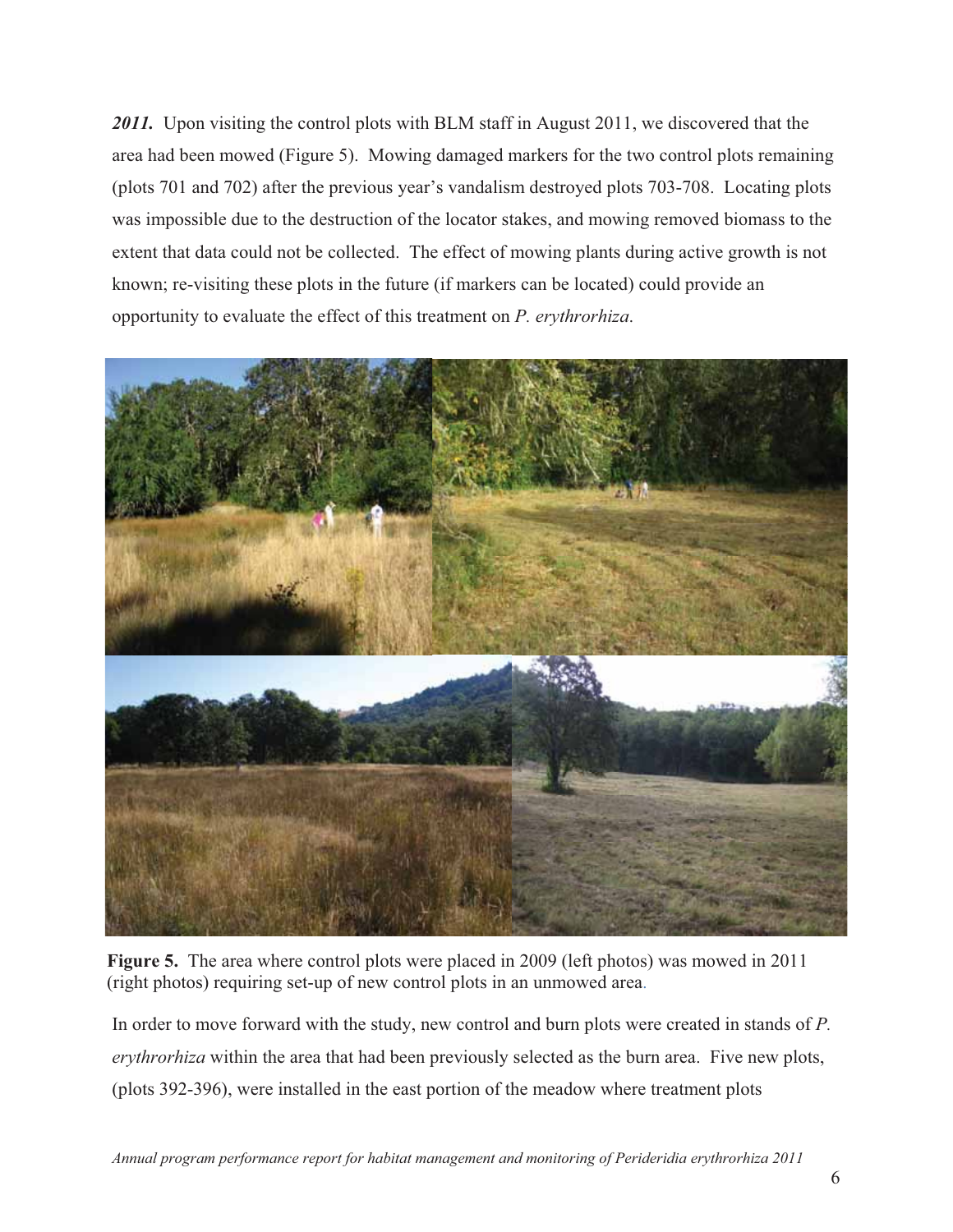(scheduled to be burned) were created in 2009. This area was then designated as the new control area. Three new plots, 398-397, were then added to the west side of the previous burn so that the new burn and control area would each have nine plots in total (Appendix 1). As in the 2009 setup, the plots were designated by two stakes, rebar for the burn plots and PVC for the control. Each plot was labeled with a numbered metal tag. The GPS coordinates were also recorded with a Trimble GPS unit to aid in locating all plots in subsequent years (Appendix 2). A twenty foot buffer was created between the new control and plots to be burned in order to allow room for fire crew operations (see Appendix 1 for current and previous plot locations). Pre-burn data were then collected from each of the 18 plots. The treatment type, number of plants per plot (abundance), number of umbels per plant (a measure of plant size), and the number of seeds per umbel for 10% of the total umbels (an estimate of reproductive capacity) were recorded (Figure 6). The data-set was then analyzed, via a student's t-test, to insure that the control and burn areas were not significantly different before being treated with the burn.



**Figure 6.** Data (plants/plot, umbels/plant, seed/10% of umbels) being collected in a meter squared plot in the control area.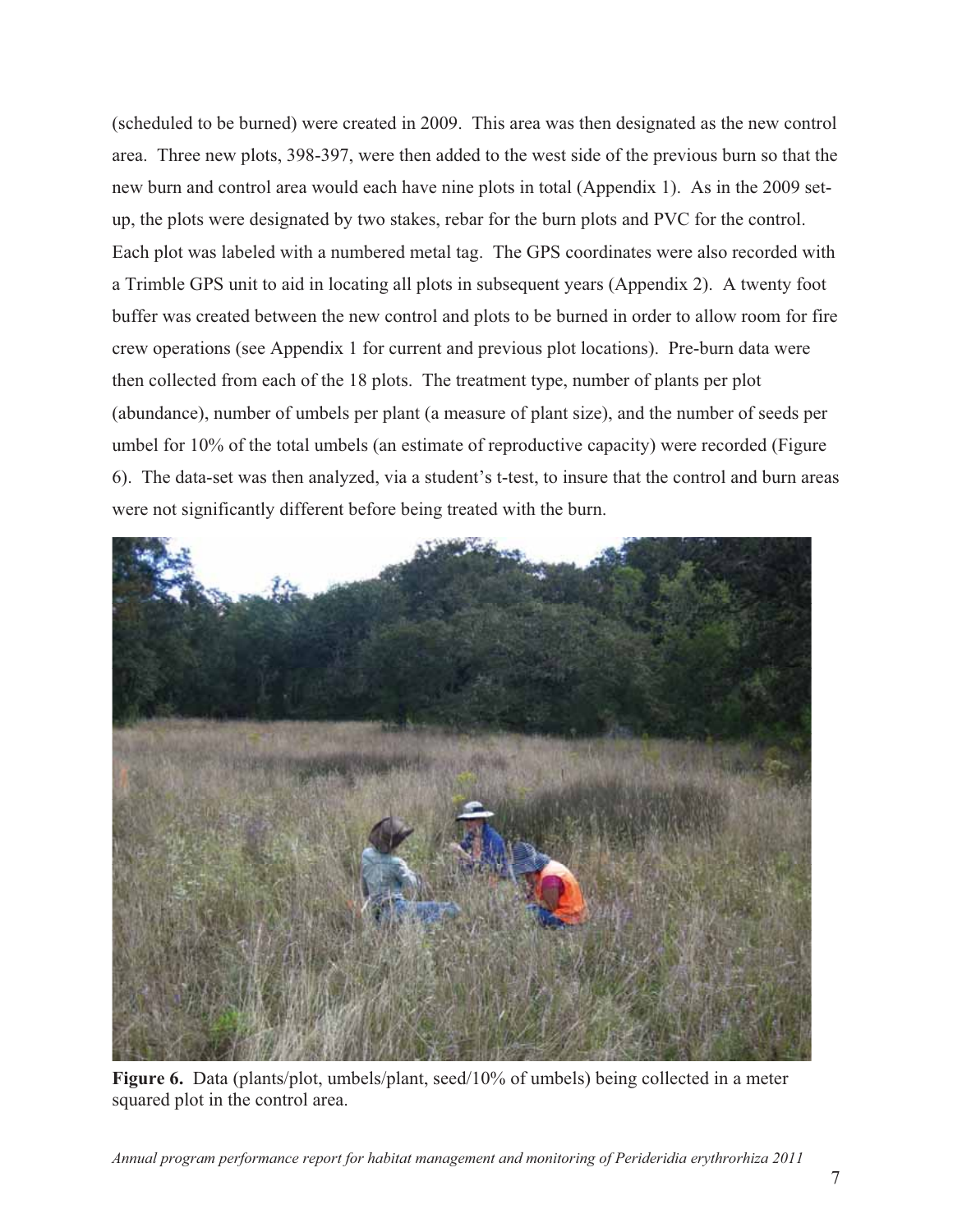### **Results/Discussion-**

*Pre-treatment data summary/analysis.* Parameters that do not differ significantly between control and treatment plots prior to treatment can be compared directly after the treatment is complete. A student's t-test was used to determine if differences in three parameters were significant between control and burn plots. P-values were greater than 0.05 for abundance of plants per plot and mean number of seeds per inflorescence (Table 1), indicating that there is no significant difference between these parameters in burned and control plots (prior to treatment). Burn and control groups can be compared directly after burning is complete. However, since the mean number of inflorescences per plant did differ significantly between burn and control groups, subsequent analysis of this parameter will need to take into account the initial difference between the two.

**Table 1.** Summary from data collected in 2011 showing the abundance (plants per plot), the mean number of umbels per plant (measure of plant size), and the mean number of seeds per umbel (measure of reproductive capacity). The last line contains the p-values resulting from student's t-test comparing plots within the burn and control areas.

| <b>Plot</b> | <b>Treatment</b> | <b>Plants</b><br>per Plot | Mean $#$ of<br>inflor/pant | <b>Mean seeds/inflor</b><br>$(10\% \text{ of inflor})$ |
|-------------|------------------|---------------------------|----------------------------|--------------------------------------------------------|
| 397         | <b>Burn</b>      | 39                        | 9.00                       | 34.86                                                  |
|             |                  |                           |                            |                                                        |
| 398         | <b>Burn</b>      | 11                        | 11.64                      | 49.50                                                  |
| 399         | Burn             | 8                         | 6.75                       | 38.80                                                  |
| 777         | <b>Burn</b>      | 10                        | 15.30                      | 55.27                                                  |
| 791         | <b>Burn</b>      | 3                         | 4.33                       | 9.00                                                   |
| 792         | <b>Burn</b>      | 1                         | 6.00                       | 27.00                                                  |
| 1558        | <b>Burn</b>      | 6                         | 10.33                      | 35.83                                                  |
| 1559        | <b>Burn</b>      | $\overline{0}$            | 0.00                       | 0.00                                                   |
| 1560        | <b>Burn</b>      | $\boldsymbol{0}$          | 0.00                       | 0.00                                                   |
| 392         | Control          | 1                         | 13.00                      | 34.50                                                  |
| 393         | Control          | 1                         | 11.00                      | 26.00                                                  |
| 394         | Control          | 13                        | 16.38                      | 76.06                                                  |
| 395         | Control          | 9                         | 20.56                      | 47.90                                                  |
| 396         | Control          | $\overline{2}$            | 4.33                       | 0.00                                                   |
| 788         | Control          | 12                        | 9.58                       | 57.18                                                  |
| 790         | Control          | 5                         | 13.20                      | 41.29                                                  |
| 800         | Control          | 31                        | 12.74                      | 46.76                                                  |
| 993         | Control          | 3                         | 27.33                      | 56.22                                                  |
| p-values:   |                  | 0.983079                  | 0.021082                   | 0.148088                                               |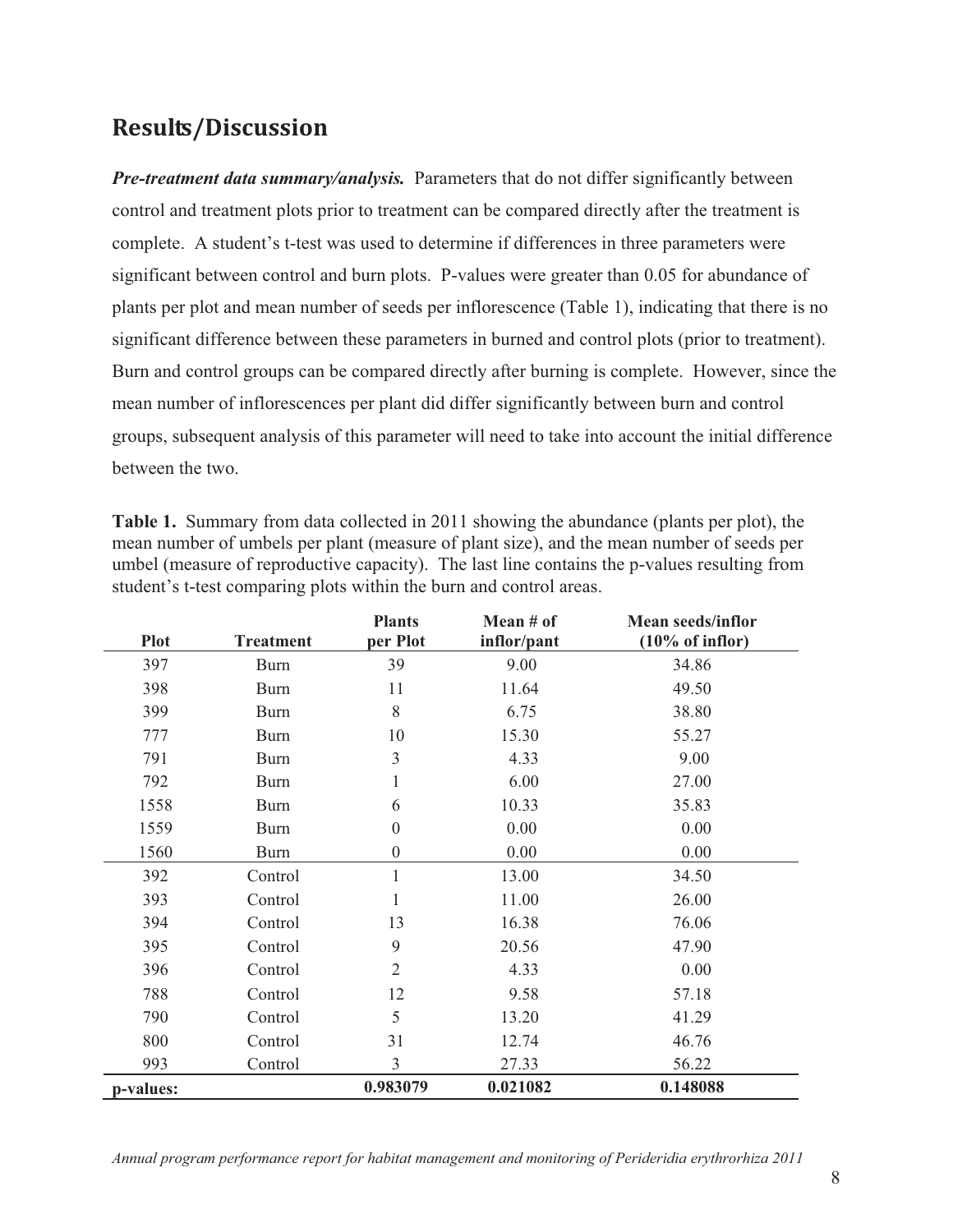Though the data-set from previous years is too small to analyze with a large degree of statistical significance, analysis identified some trends. An ANOVA was run on each of the three parameters to determine they varied over time (See Appendices for complete data-set and ANOVA tables). Predictably, the p-value indicates that there was a significant difference between years for all three parameters. In 2010, there was a sharp decrease in the means for all parameters; this drop was followed by a moderate resurgence in population size and vigor within the plots in 2011. The most pronounced change was observed in the abundance of plants (Figure 7). Only a slight resurgence in plant number was observed in 2011. The other two parameters recovered more appreciably; in 2011 both plant size (Figure 8) and reproductive capacity (Figure 9) achieved levels comparable to the values recorded in 2009.



**Figure 7.** The number of plants per plot (abundance) decreased sharply between 2009 and 2010, with a moderate resurgence is most plots in 2011, although plant numbers continued to decline in plot 791. No plants emerged in plot 1559 in 2010 or 2011. Further monitoring of these plots will document the continuation or cessation of these trends. Individual plot numbers are listed in the key.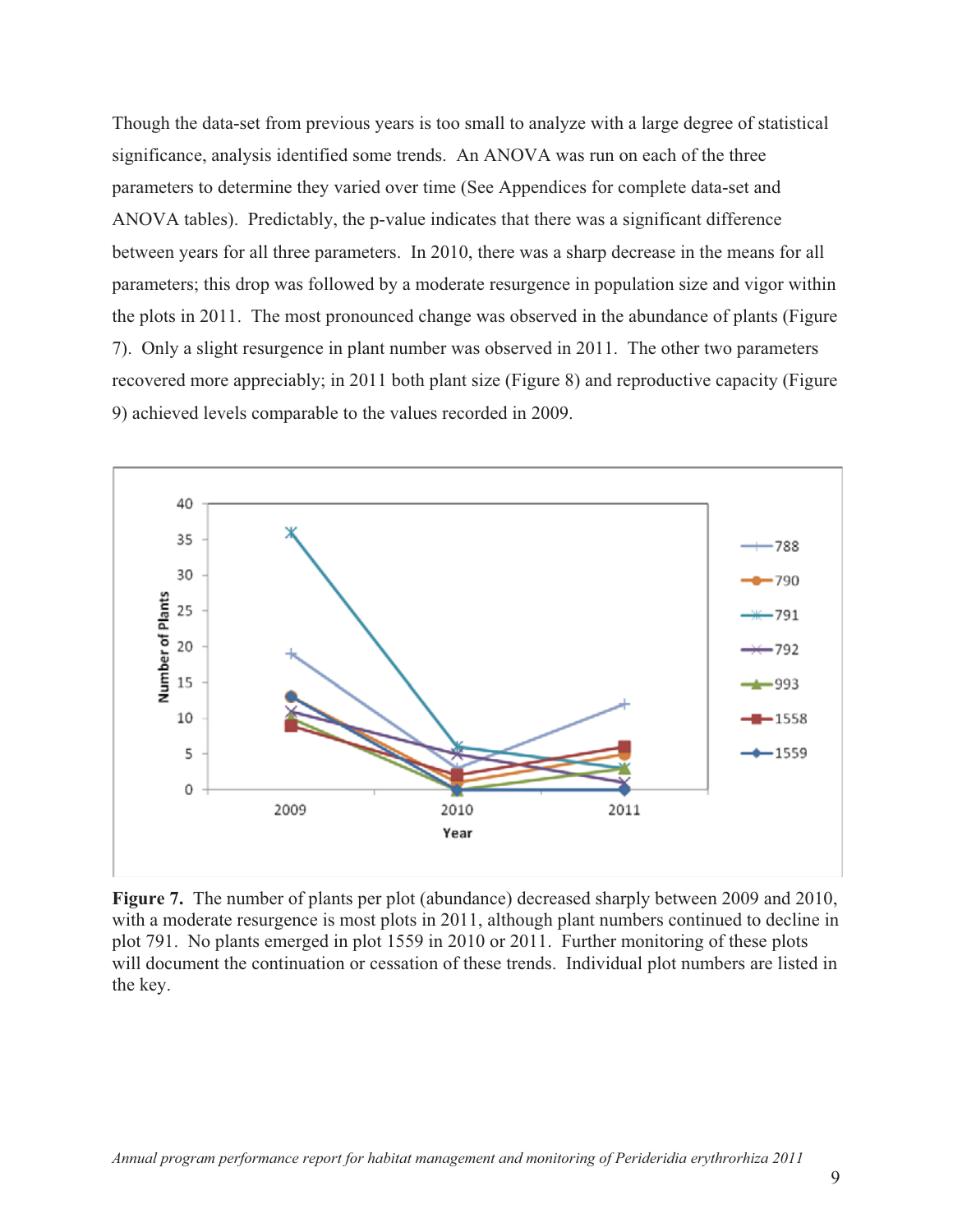

Figure 8. The mean number of umbels per plant (plant size) decreased for most plots between 2009 and 2010, but showed some recovery in 2011. Plot numbers are listed in the key.



**Figure 9.** The number of mean number of seeds per umbel decreased sharply for four plots between 2009 and 2010. However, in 2011 the values in three of these plots increased again to previously observed levels (plot 1559 remained unoccupied). The other three plots did not exhibit extreme fluctuations. Plot numbers are listed in the key.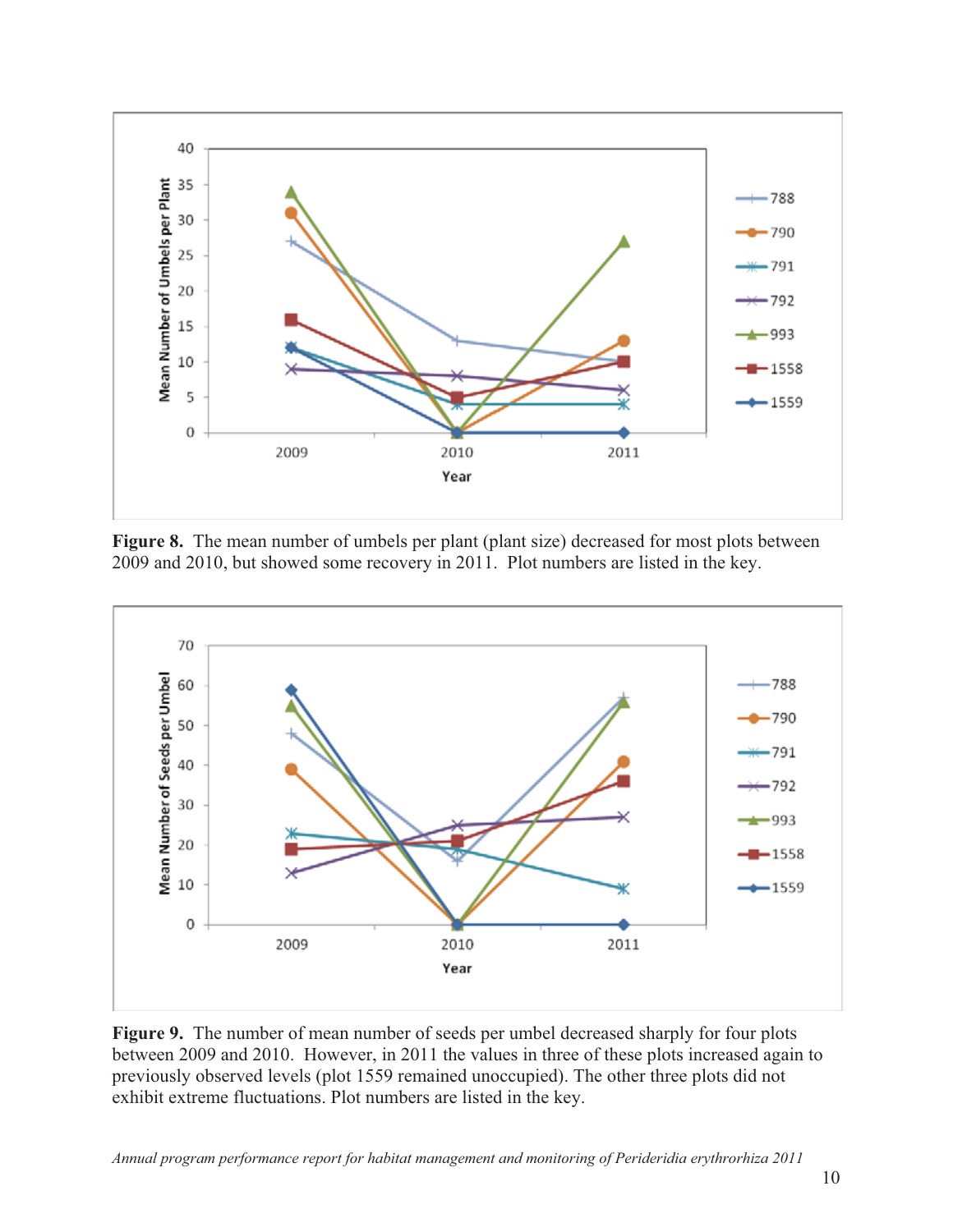*Mentha pulegium* (pennyroyal) might be a factor contributing to the observed population fluctuations (Figure 10). This invasive weedy species produces allelopathic affects on another rare wetland native of Douglas County (*Plagiobothrys hirtus*) and reduces the germination rate of *P. erythrorhiza* (Amsberry and Meinke 2008). It might be beneficial to begin monitoring the prevalence of *M. pulegium* to determine if there is a correlation between pennyroyal increase and *P. erythrorhiza* decline. Additionally, documenting the effects of the burn treatment on *M. pulegium* might provide insights into the value of including burning in the management of wetlands infested with this species.



**Figure 10.** *Mentha pulegium* growing in conjunction with *P. erythrorhiza* inside one of our study plots. This weedy allelopathic species is very prevalent at this site and may negatively impact native plants.

The 2009-2010 decline in *P. erythrorhiza*  cannot, however, be directly linked to *M. pulegium*; other factors are likely involved in the decrease in population size and vigor observed within the plots. As the thick tuberous root indicates, *P. erythrorhiza* is a perennial species. Thus, while it has been shown that *M. pulegium* has an effect on *P. erythrorhiza* seed germination (Amsberry and Meinke 2006), the presence of this species would not be expected to decrease number of established *Perideridia*. One other possibility is that the decrease in plants within the plots is not actually linked to an overall population decrease, but simply represents a difference in distribution in mature flowering plants. A study on *Perideridia americana,* a closely related species, documented variability in flowering among

years, with plants flowering inconsistently in years subsequent to their first bloom (Baskin and Baskin 1992). Plots were intentionally installed in areas of high plant densities in 2009, but plants here may now be dormant, with plants outside the plots exhibiting greater emergence and reproduction. Additional monitoring data will help elucidate these possibilities.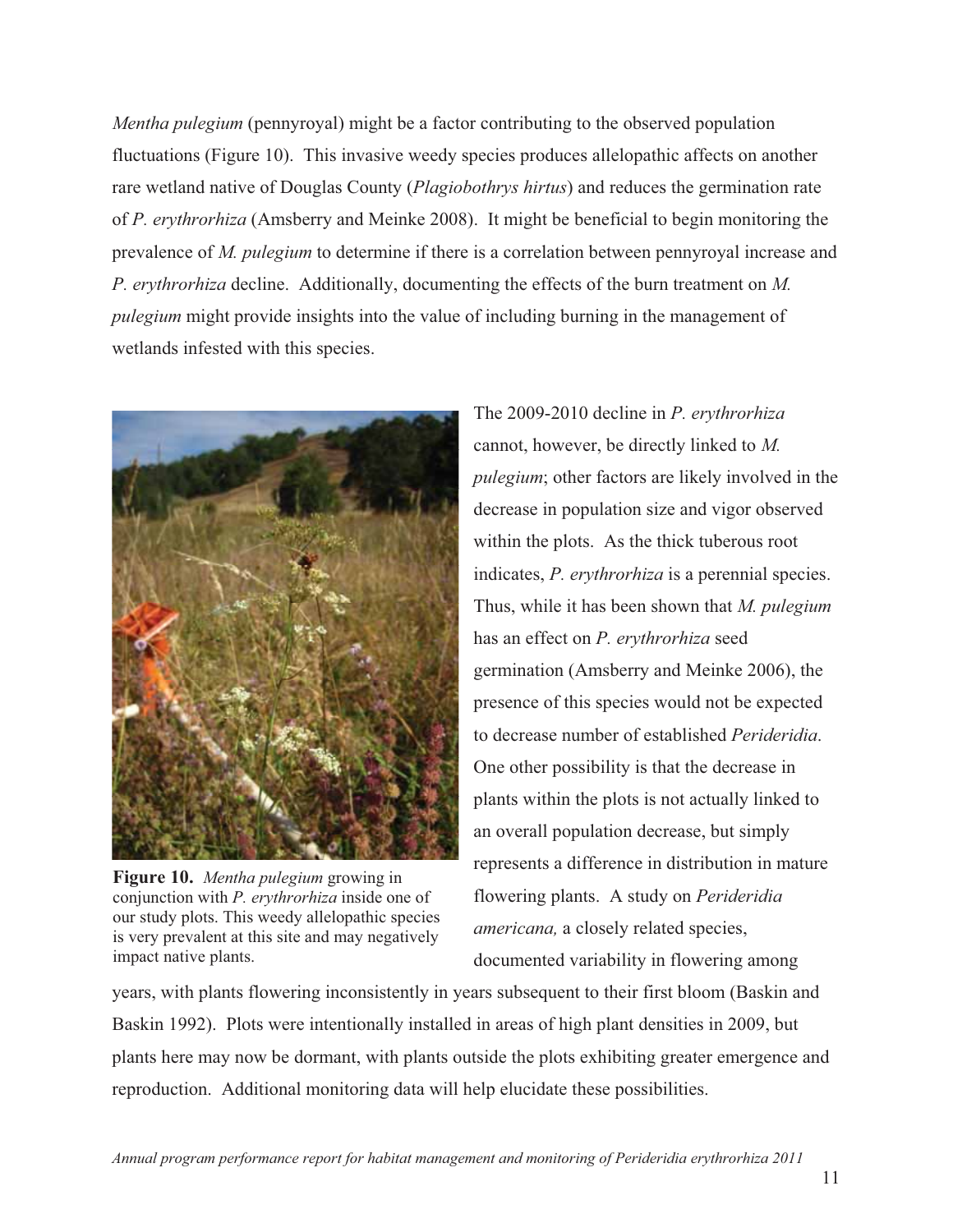# 2012 schedule

- Winter 2012 In cooperation with BLM, review project goals and adapt study plan to account for plot disturbance; develop a plan to prevent future damage to plots
- Late June/early July 2012 Burn plots in treatment area
- Summer 2012 (post burn) Collect data from all plots
- Fall 2012 Additional data collection on reproductive parameters if needed
- Fall 2012/Winter 2013 Enter, analyze and summarize data; review literature in regard to annual variation in *Perideridia* to determine the importance and cause of the observed decline of our study plants between 2009 and 2010
- Fall 2012/Winter 2013 Develop recommendations for the suitability of prescribed fire as a management tool in *Perideridia* populations

### **Contact information**

Kelly Amsberry Robert J. Meinke Native Plant Conservation Program Native Plant Conservation Program Oregon Department of Agriculture Oregon Department of Agriculture Cordley Hall 2082 Cordley Hall 2082 Oregon State University Oregon State University Corvallis, OR 97331 Corvallis, OR 97331 (541) 737-4333 (541) 737-2317 amsberrk@science.oregonstate.edu meinker@science.oregonstate.edu

Department of Botany and Plant Pathology Department of Botany and Plant Pathology

### **Acknowledgements-**

We would like to thank Susan Carter (BLM) for her continued support of this project. Susan's advice, assistance, and cheerfulness in the face of adversity are greatly appreciated, as is her willingness to return to the site to set up that one last plot! Ryan Woolverton and Courtney Wilson provided assistance with data collection and report preparation, and we thank them also. Additionally, Ryan gathered and prepared the GPS coordinates for this study and report, and provided all photos, unless indicated otherwise. Funding was provided by Bureau of Land Management, Roseburg District (Assistance Agreement L10AC20337).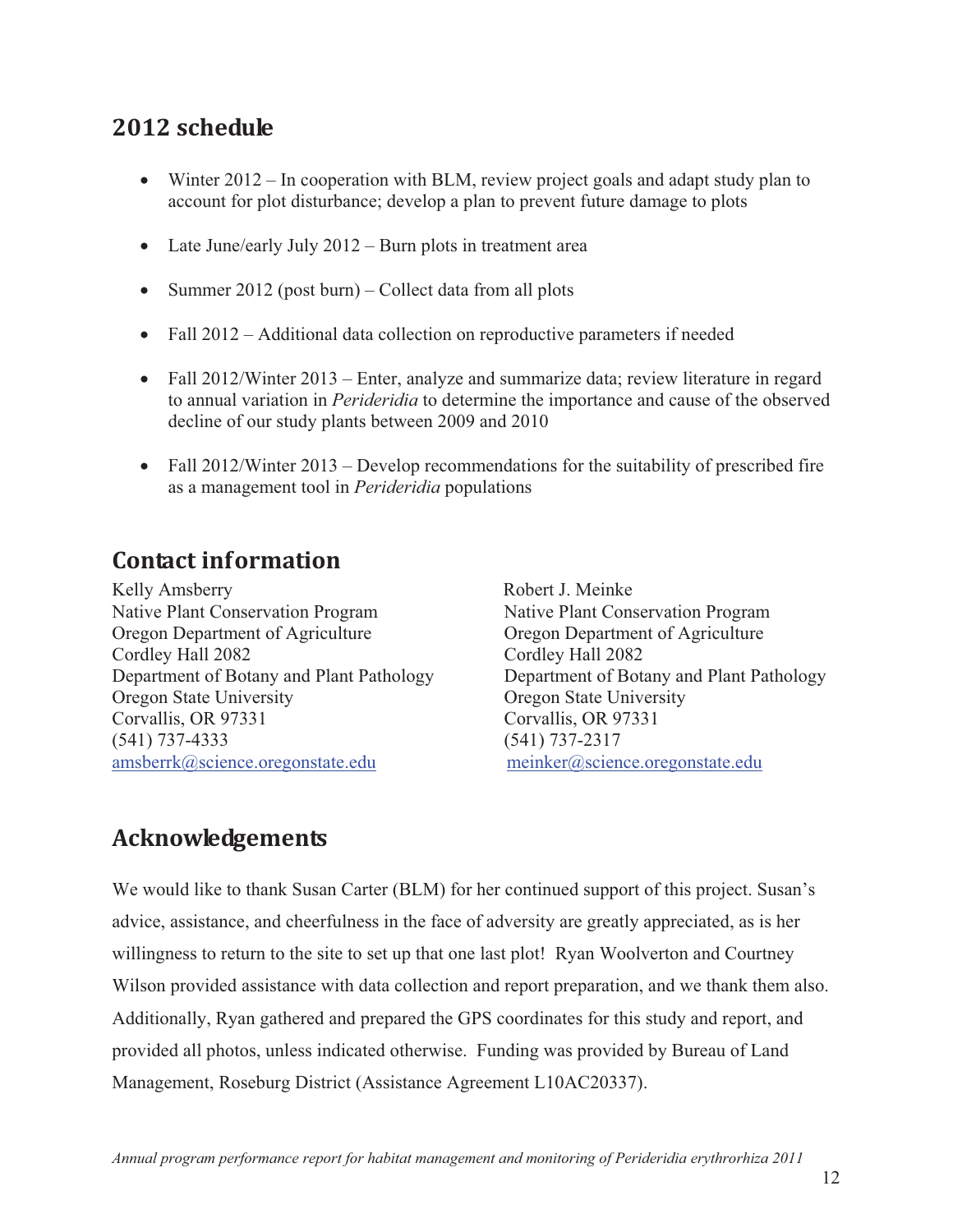#### **References-**

Amsberry, K. and R.J. Meinke. 2005. *Plagiobothrys hirtus* reintroduction; 2004 final report. Report to Bureau of Land Management, Medford District. Native Plant Conservation Program, Oregon Department of Agriculture, Salem, Oregon.

Amsberry, K. and R.J. Meinke. 2008. Evaluating allelopathic affects of pennyroyal (*Menthat plulegium*) on two native plant species. Native Plant Conservation Program, Oregon Department of Agriculture, Salem, Oregon.

Baskin, J.M. and C.C. Baskin. 1992. The Ecological Life Cycle of *Perideridia americana* (Apiaceae). Am. Midl. Nat. 129:75-86.

Blackburn, T.C., and K. Anderson. 1993. Before the wilderness. Environmental management by native Californians. Ballena Press, Menlo Park, California.

DiTomaso, J., M. Brooks, E. Allen, R. Minnihc, P. Rice and G. Kyser. 2006. Control of invasive weeds with prescribed burning. Weed Technology 20:535-548.

Furbush, P. 1953. Control of medusa-head on California ranges. Journal of Forestry 51:118-121.

Pollak, O. and T. Kan. 1996. The use of prescribed fire to control invasive exotic weeds at Jepson Prairie Preserve. Pages 241-249 in C.W. Withan, editor. Ecology, conservation and management of vernal pool ecosystems, proceedings from a 1996 conference. California Native Plant Society, Sacramento, California.

Roberts, K.A. 2000. Biological and geographic status survey for *Perideridia erythrorhiza* in southern Oregon. Report to U.S. Fish and Wildlife Service, Portland, Oregon. Native Plant Conservation Program, Oregon Department of Agriculture, Salem, Oregon.

Young, J. A. 1992. Ecology and management of medusahead (*Taeniatherum caput-medusae* ssp. *asperum* [Simk.] Melderis). Great Basin Naturalist 52:245-252.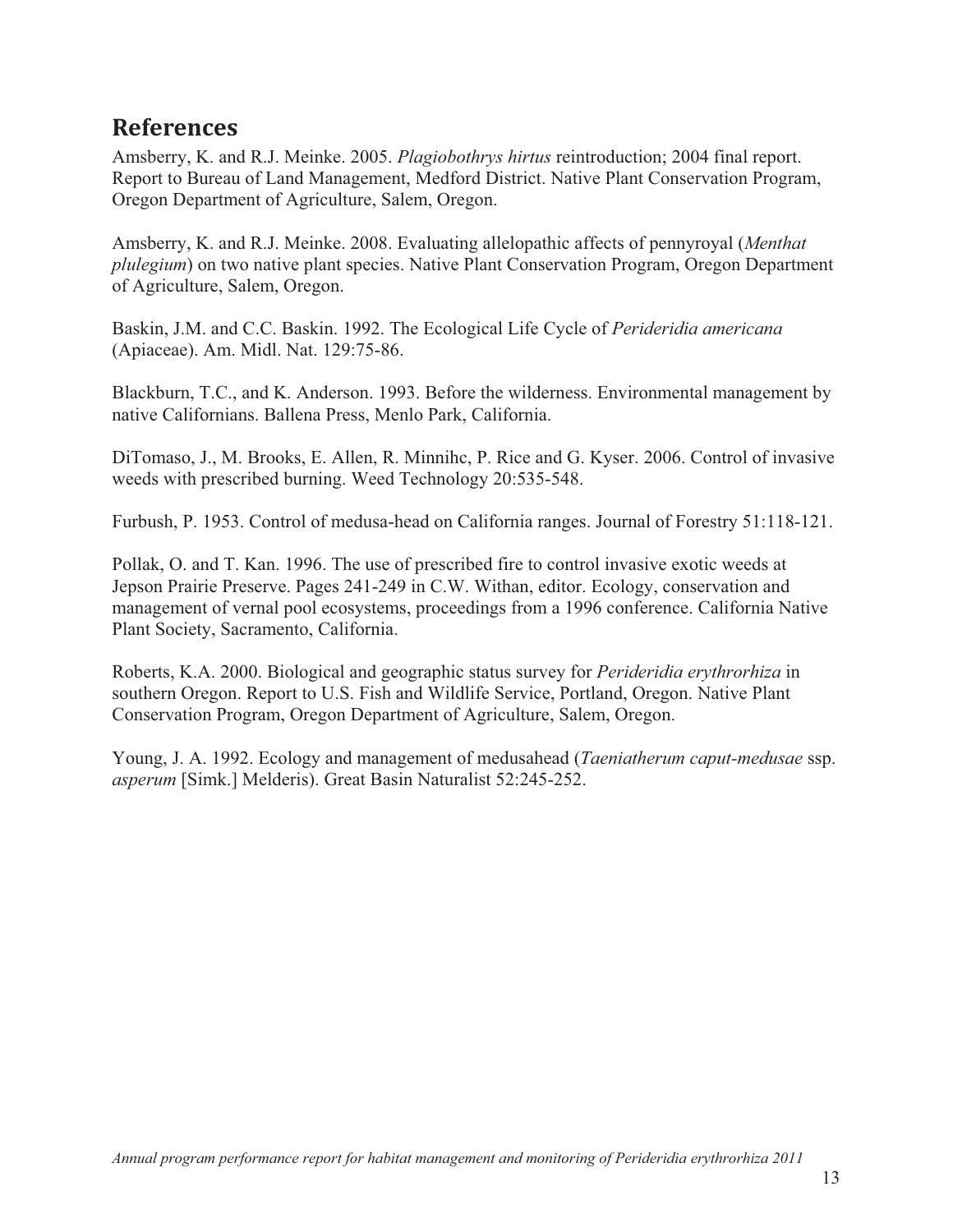## **Appendices-**

### **Appendix 1**

2011 Perideridia erythrorhiza plots<br>North Bank Habitat Management Area



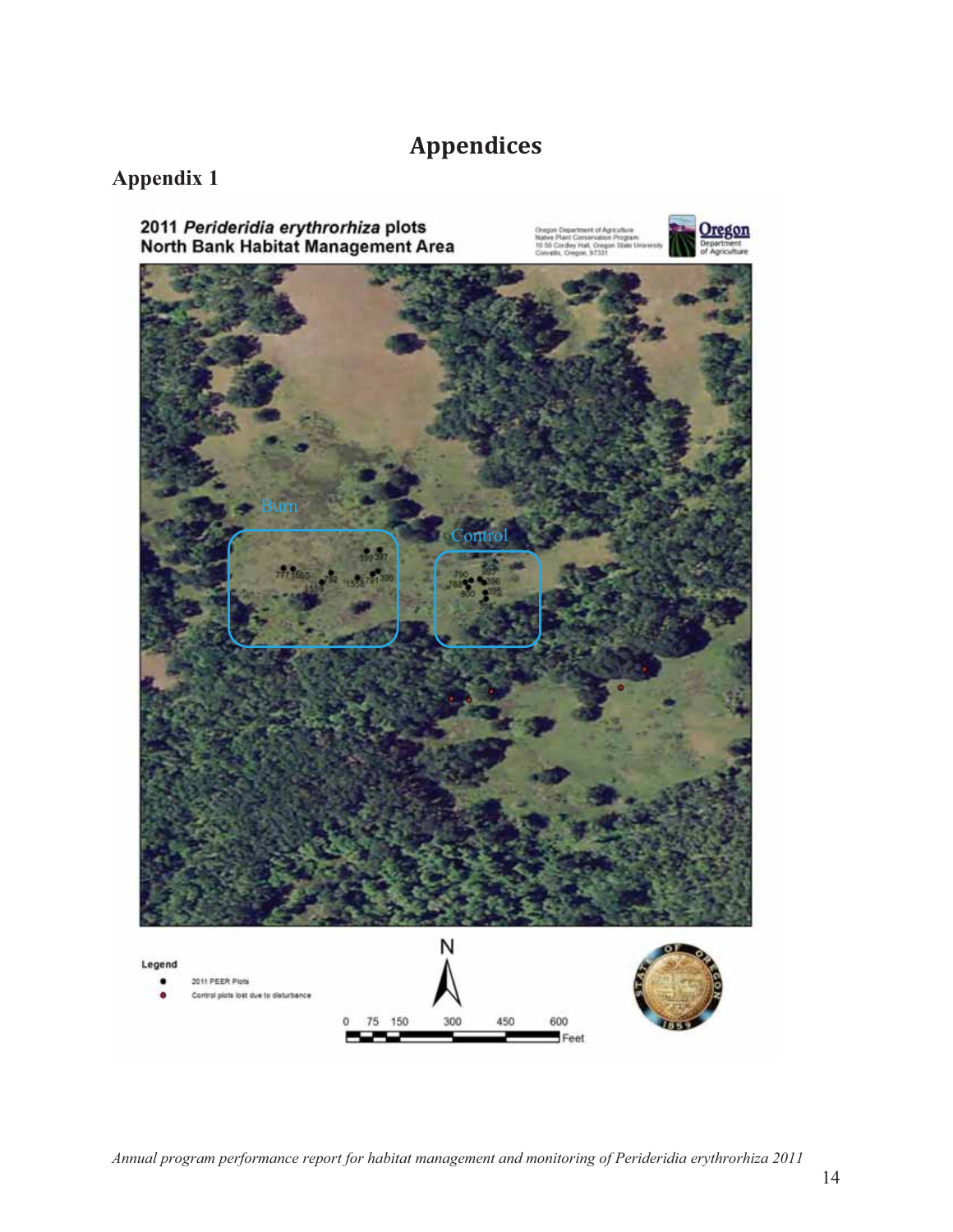# **Appendix 2**

| Plot# | Location                              |
|-------|---------------------------------------|
| 394   | -123.241552 43.317449 Decimal Degrees |
| 395   | -123.241955 43.318059 Decimal Degrees |
| 396   | -123.241965 43.318137 Decimal Degrees |
| 397   | -123.242772 43.318390 Decimal Degrees |
| 398   | -123.242784 43.318226 Decimal Degrees |
| 399   | -123.242873 43.318379 Decimal Degrees |
| 777   | -123.243517 43.318248 Decimal Degrees |
| 788   | -123.242112 43.318138 Decimal Degrees |
| 790   | -123.242068 43.318156 Decimal Degrees |
| 791   | -123.242829 43.318205 Decimal Degrees |
| 792   | -123.243151 43.318213 Decimal Degrees |
| 800   | -123.242087 43.318100 Decimal Degrees |
| 993   | -123.242000 43.318164 Decimal Degrees |
| 1558  | -123.242944 43.318176 Decimal Degrees |
| 1559  | -123.243219 43.318139 Decimal Degrees |
| 1560  | -123.243444 43.318245 Decimal Degrees |

#### **2011 GPS Coordinates for Plot Locations**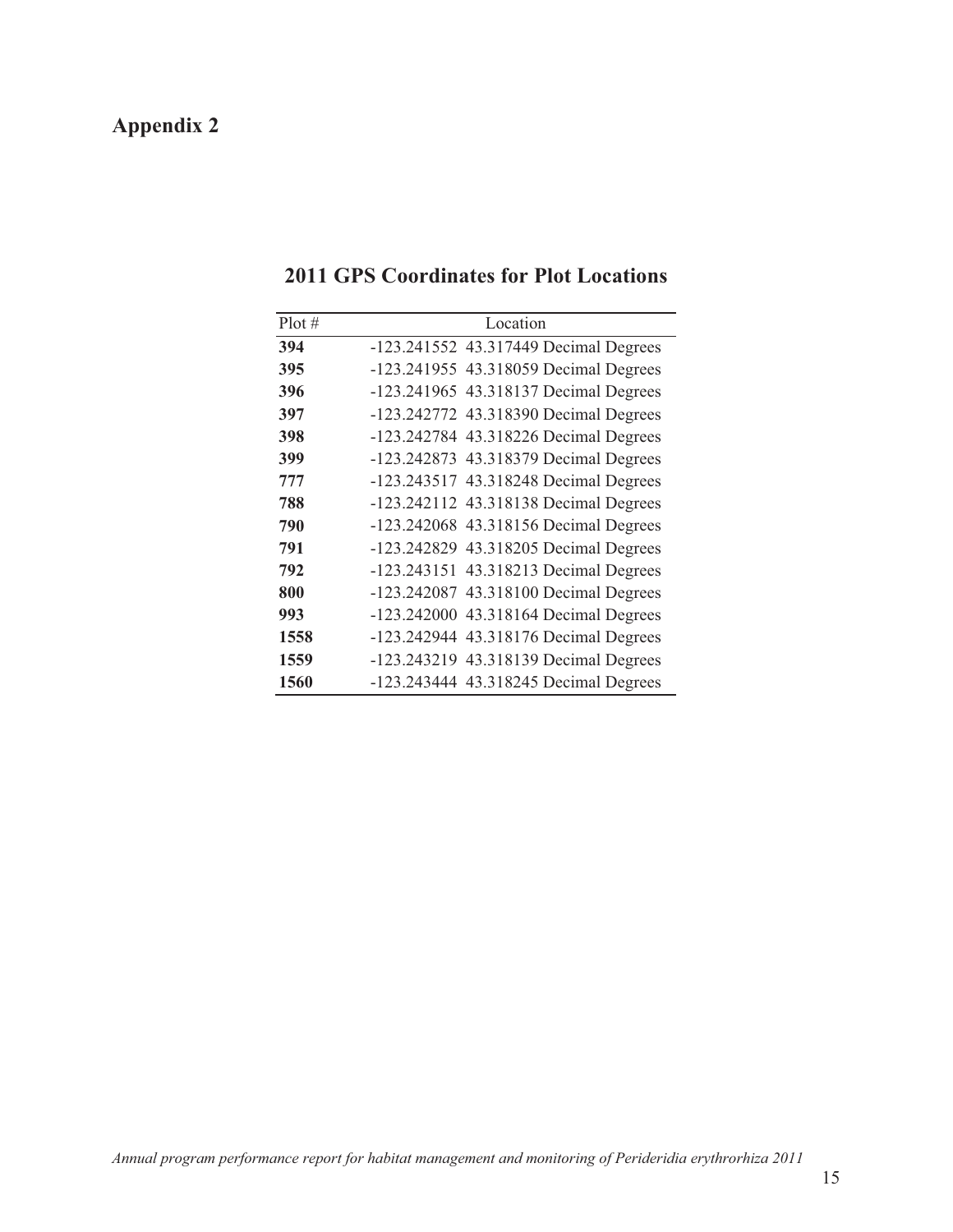#### **Appendix 3**

Summary of data from 2009 through 2011 for plots with more than one year of data collection (new plots installed in 2011 are not included, and destroyed plots in the previously designated control area are also not included.) The plots installed at this site in 2009 were originally designated as burn plots. The column titled '2011 Treatment' indicates the new allocation of the plot and the column titled 'Year' indicates the year in which the data were recorded.

|             | 2011             |      | <b>Plants Per</b> | Mean # of        | Mean # of                |
|-------------|------------------|------|-------------------|------------------|--------------------------|
| <b>Plot</b> | <b>Treatment</b> | Year | <b>Plot</b>       | umbels/plant     | seeds/umbel <sup>1</sup> |
| 788         | Control          | 2009 | 19                | 27               | 48                       |
| 790         | Control          | 2009 | 13                | 31               | 39                       |
| 993         | Control          | 2009 | 10                | 34               | 55                       |
| 788         | Control          | 2010 | $\overline{3}$    | 13               | 16                       |
| 790         | Control          | 2010 | 1                 | $\boldsymbol{0}$ | $\boldsymbol{0}$         |
| 993         | Control          | 2010 | $\boldsymbol{0}$  | $\overline{0}$   | $\boldsymbol{0}$         |
| 788         | Control          | 2011 | 12                | 10               | 57                       |
| 790         | Control          | 2011 | 5                 | 13               | 41                       |
| 993         | Control          | 2011 | $\overline{3}$    | 27               | 56                       |
| 791         | <b>Burn</b>      | 2009 | 36                | 12               | 23                       |
| 792         | <b>Burn</b>      | 2009 | 11                | 9                | 13                       |
| 1558        | <b>Burn</b>      | 2009 | 9                 | 16               | 19                       |
| 1559        | <b>Burn</b>      | 2009 | 13                | 12               | 59                       |
| 791         | <b>Burn</b>      | 2010 | 6                 | $\overline{4}$   | 19                       |
| 792         | <b>Burn</b>      | 2010 | 5                 | 8                | 25                       |
| 1558        | <b>Burn</b>      | 2010 | $\overline{2}$    | 5                | 21                       |
| 1559        | <b>Burn</b>      | 2010 | $\overline{0}$    | $\Omega$         | $\boldsymbol{0}$         |
| $1560^2$    | <b>Burn</b>      | 2010 | 5                 | $\overline{4}$   | 15                       |
| $777^2$     | <b>Burn</b>      | 2011 | 10                | 15               | 55                       |
| 791         | <b>Burn</b>      | 2011 | $\overline{3}$    | $\overline{4}$   | 9                        |
| 792         | <b>Burn</b>      | 2011 | $\mathbf{1}$      | 6                | 27                       |
| 1558        | <b>Burn</b>      | 2011 | 6                 | 10               | 36                       |
| 1559        | <b>Burn</b>      | 2011 | $\theta$          | $\mathbf{0}$     | $\boldsymbol{0}$         |
| $1560^2$    | <b>Burn</b>      | 2011 | $\boldsymbol{0}$  | $\theta$         | $\boldsymbol{0}$         |

<sup>1</sup>The method for collecting data in this column differed slightly in 2011 and may affect among year comparison.<br><sup>2</sup>These plots were not measured every year and were not included in Figure 7. <sup>2</sup>These plots were not measured every year and were not included in Figure 7.